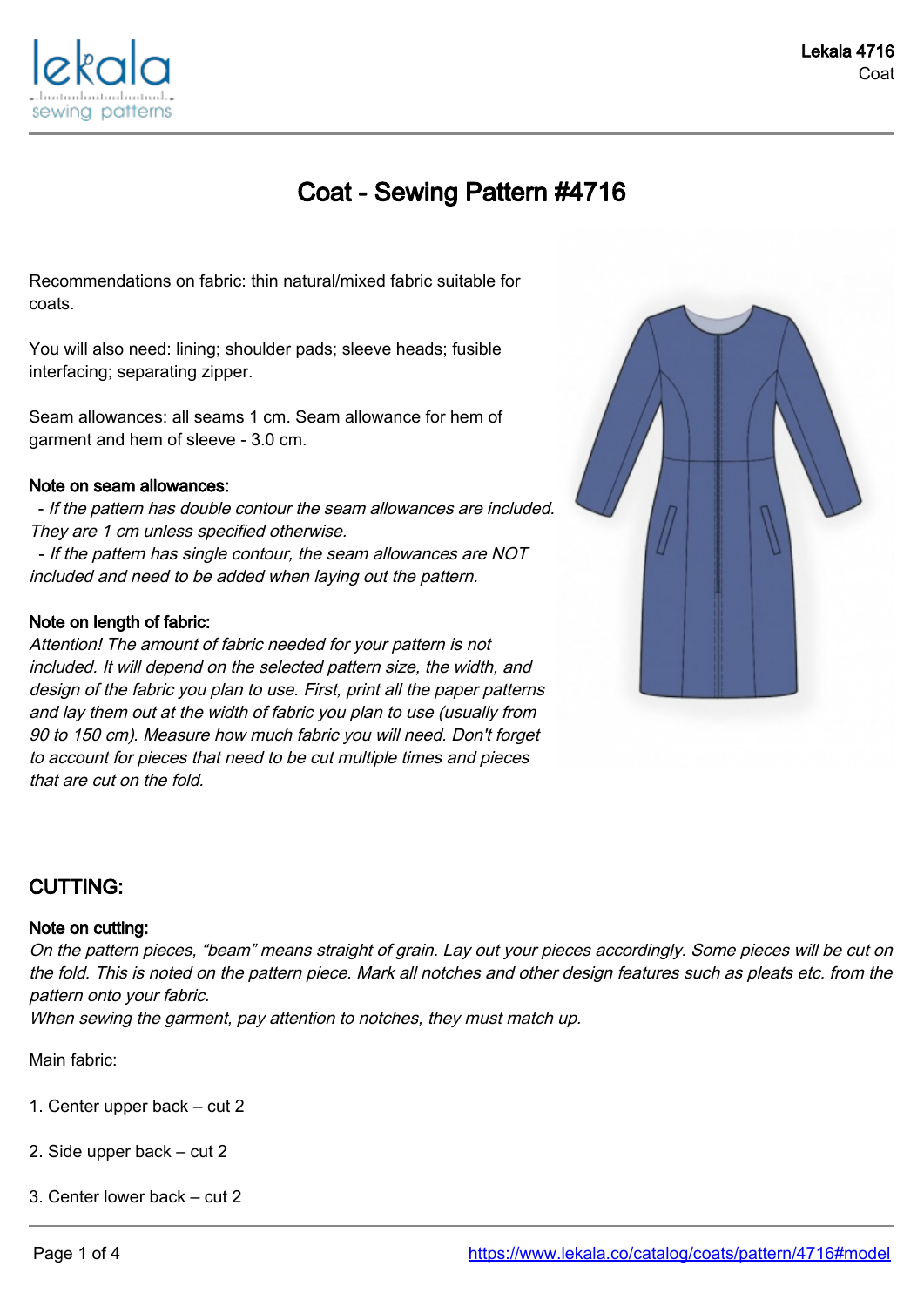

- 4. Side lower back cut 2
- 5. Center upper front cut 2
- 6. Side upper front cut 2
- 7. Center lower front cut 2
- 8. Side lower front cut 2
- 9. Upper sleeve cut 2
- 10. Lower sleeve cut 2
- 11. Buttonstand cut 2
- 12. Back neck facing cut 1
- 13. Off-set welt cut 2
- 14. Underlay piece cut 2

#### Lining:

- 1. Center back cut 2
- 2. Side back cut 2
- 3. Front cut 2
- 4. Upper sleeve cut 2
- 5. Lower sleeve cut 2
- 6. Large pocket bag cut 2
- 7. Small pocket bag cut 2
- Fusible interfacing:
- 1. Center upper front cut 2
- 2. Center lower front cut 2
- 3. Buttonstand cut 2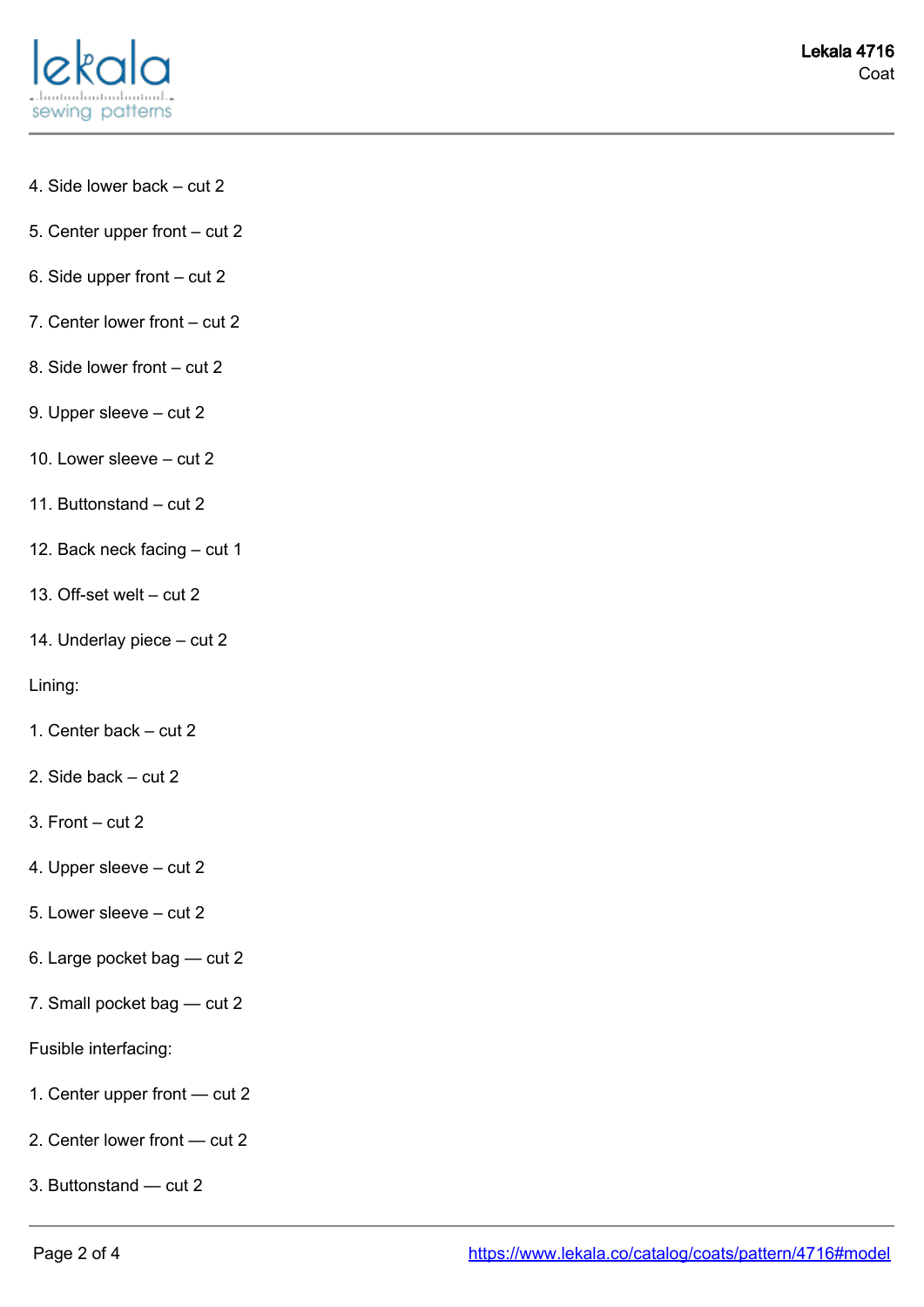

- 4. Back neck facing cut 1
- 5. Off-set welt cut 2

Fusible interfacing is also applied to parts of armholes on back and front, pocket opening, lower edge of garment and hem of sleeve.

### INSTRUCTIONS:

1. Apply fusible interfacing.

2. Sew darts on center upper back, press bulk towards center. Sew upper side backs to upper center back. Sew lower side backs to lower center back, press seam apart. Sew upper back to lower back, press seam apart. Sew center back seam, press seam apart.

3. Sew princess seams on upper and lower fronts (= sew side fronts to center fronts), press seam apart. Sew upper front to lower front, press seam apart.

4. Press welt in half lengthwise wrong sides together. Topstitch small pocket bag onto inner side of welt. Sew welt to front along lower marked line of pocket. Topstitch underlay piece onto bigger pocket bag, folding long edge under. Sew large pocket bag to front along upper marked line of pocket. Stop stitching near short marking lines of the pocket. Slash through pocket opening. Snip diagonally toward end of stitching at 1-1.5 cm from end of pocket opening. Turn welt and large pocket bag onto wrong side through the resulting opening. Sew a double back stitch lines near corners to fix ends of pockets. Sew and serge edges of pocket bags.

5. Pin fronts right sides together and adjust edges, measure the length of center front edges. Sew zipper to center front edge.

6. Sew shoulder and side seams, press seam apart.

7. Sew shoulder seams of buttonstands and facings, press seam apart.

8. Serge seam allowance along hem and press it onto wrong side. Place buttonstand onto front right sides together. Pin together buttonstand and top of garment and sew along the buttonstand edge and along neckline. Sew lower edge of buttonstand to front exactly according to the marked line of hem, stepping back from inner size of buttonstand at 1.5 cm. Turn buttonstands right side out, straighten seams.

9. Sew and press apart elbow sleeve seam. Press seam allowance on lower edge onto wrong side. Sew and press apart front sleeve seam. Sew a line with short stitches along upper edge of sleeve cap. Gather fullness and press gathered ease. Sew sleeves into armholes matching notches and adjusting ease. Sew shoulder pads and sleeve heads to garment.

10. Sew darts and seams on lining, sew in sleeves. Serge, fold inside and topstitch lower edge of lining. Sew lining